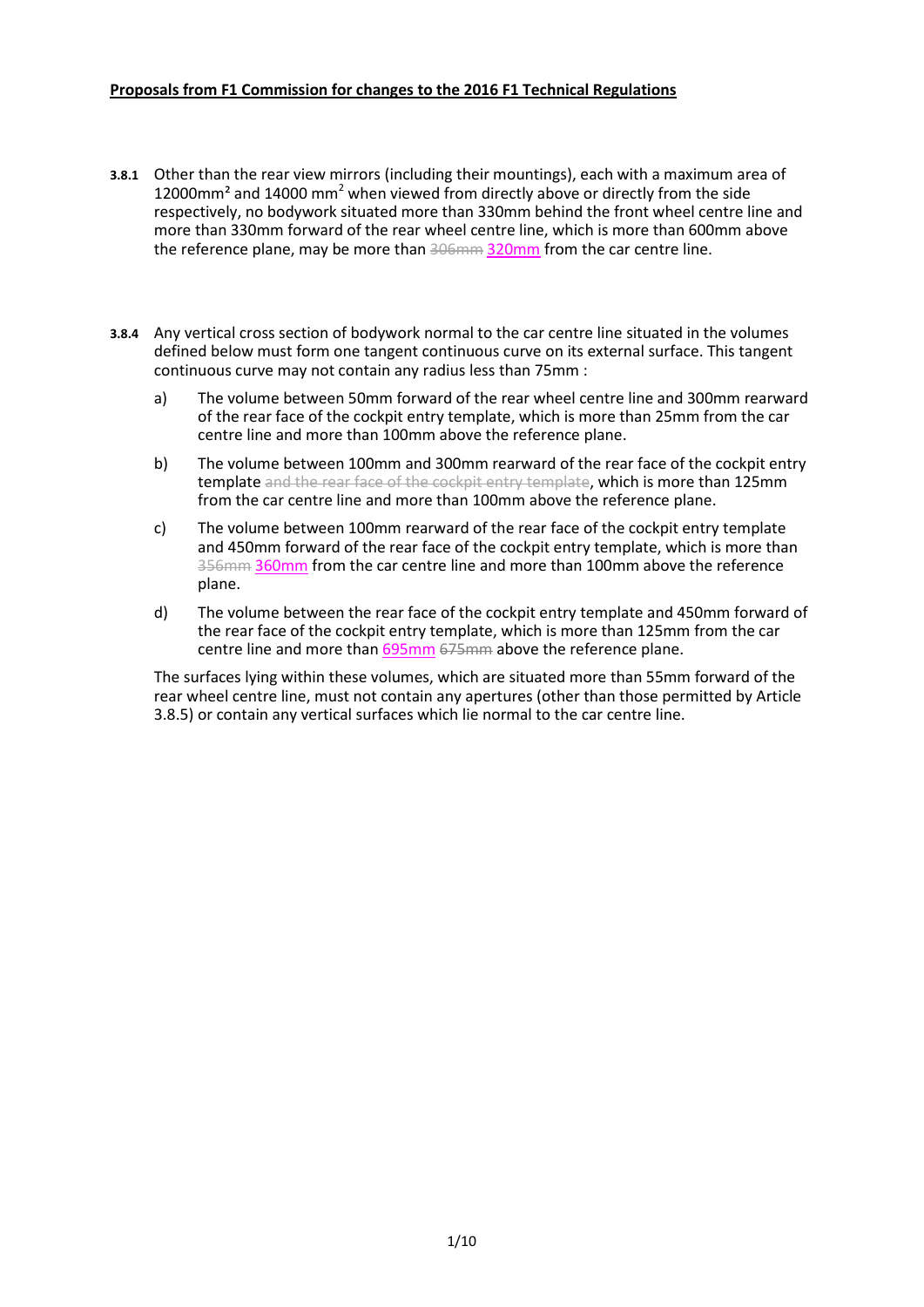**3.10.1** Other than the bodywork defined in Article 3.10.8, any bodywork behind a point lying 50mm forward of the rear wheel centre line which is more than 750mm above the reference plane, and less than 355mm from the car centre line, must lie in an area when viewed from the side of the car that is situated between the rear wheel centre line and a point 350mm behind it.

With the exception of minimal parts solely the bodywork associated with adjustment of the section in accordance with Article 3.18 :

- a) When viewed from the side of the car, no longitudinal vertical cross section may have more than two sections in this area, each of which must be closed.
- b) No part of these longitudinal vertical cross sections in contact with the external air stream may have a local concave radius of curvature smaller than 100mm.

Any bodywork associated with the adjustment of the rearmost section in accordance with Article 3.18 must be located either less than 25mm from the longitudinal centre line of car or more than 350mm from the longitudinal centreline of the car.

Once the rearmost and uppermost section is defined, 'gurney' type trim tabs may be fitted to the trailing edge. When measured in any longitudinal vertical cross section no dimension of any such trim tab may exceed 20mm.

The chord of the rearmost and uppermost closed section must always be smaller than the chord of the lowermost section at the same lateral station.

Furthermore, the distance between adjacent sections at any longitudinal vertical plane must lie between 10mm and 15mm at their closest position, except, in accordance with Article 3.18, when this distance must lie between 10mm and 65mm.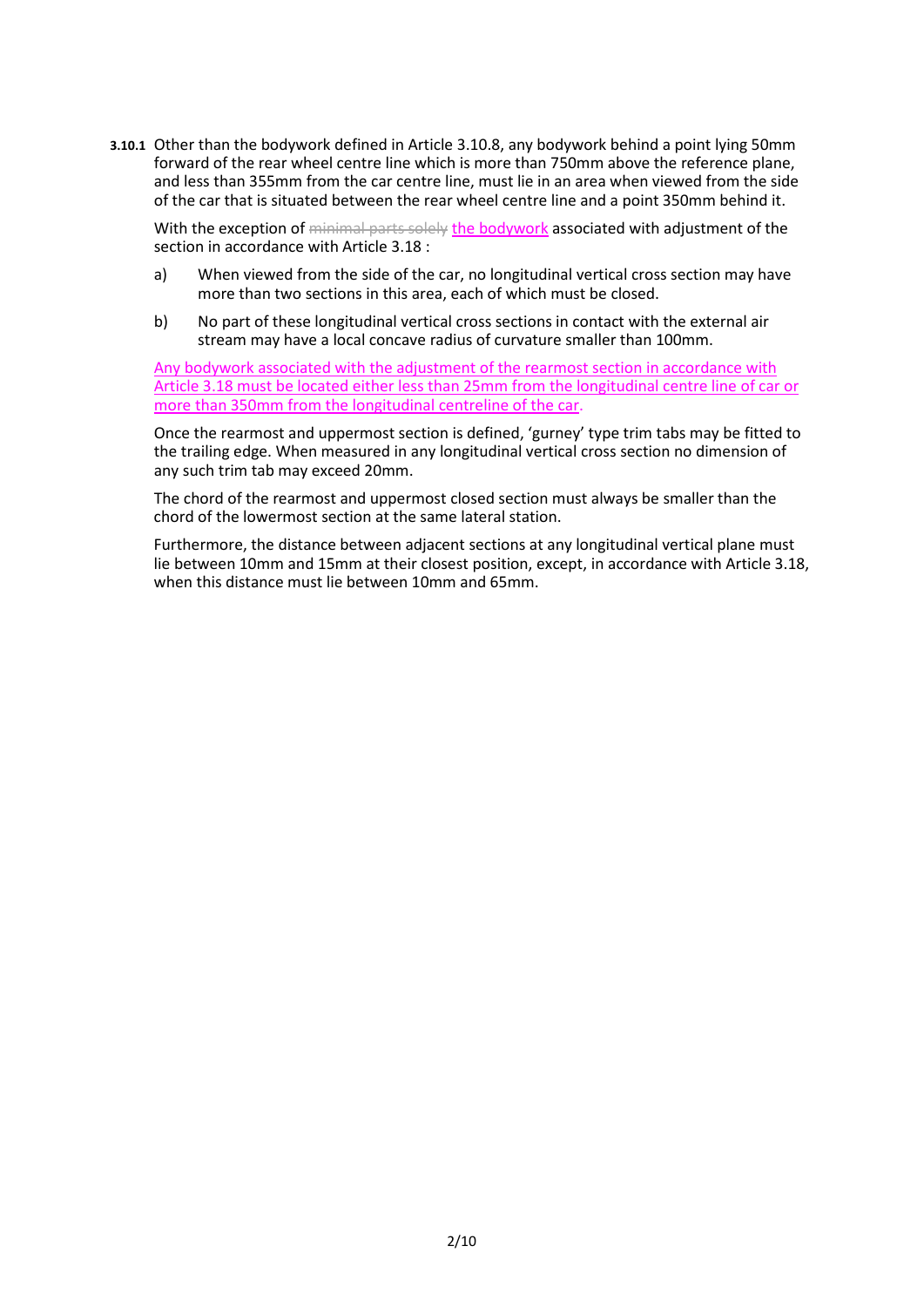**3.10.8** Any horizontal section between 600mm and 750mm above the reference plane, taken through bodywork located rearward of a point lying 50mm forward of the rear wheel centre line and less than 75mm 100mm from the car centre line, may contain no more than two closed symmetrical sections with a maximum total area of 5000mm<sup>2</sup>. The thickness of each section may not exceed 25mm when measured perpendicular to the car centre line.

Once fully defined, the section at 745mm above the reference plane may be extruded upwards to join the sections defined in Article 3.10.1. A fillet radius no greater than 10mm may be used where these sections join.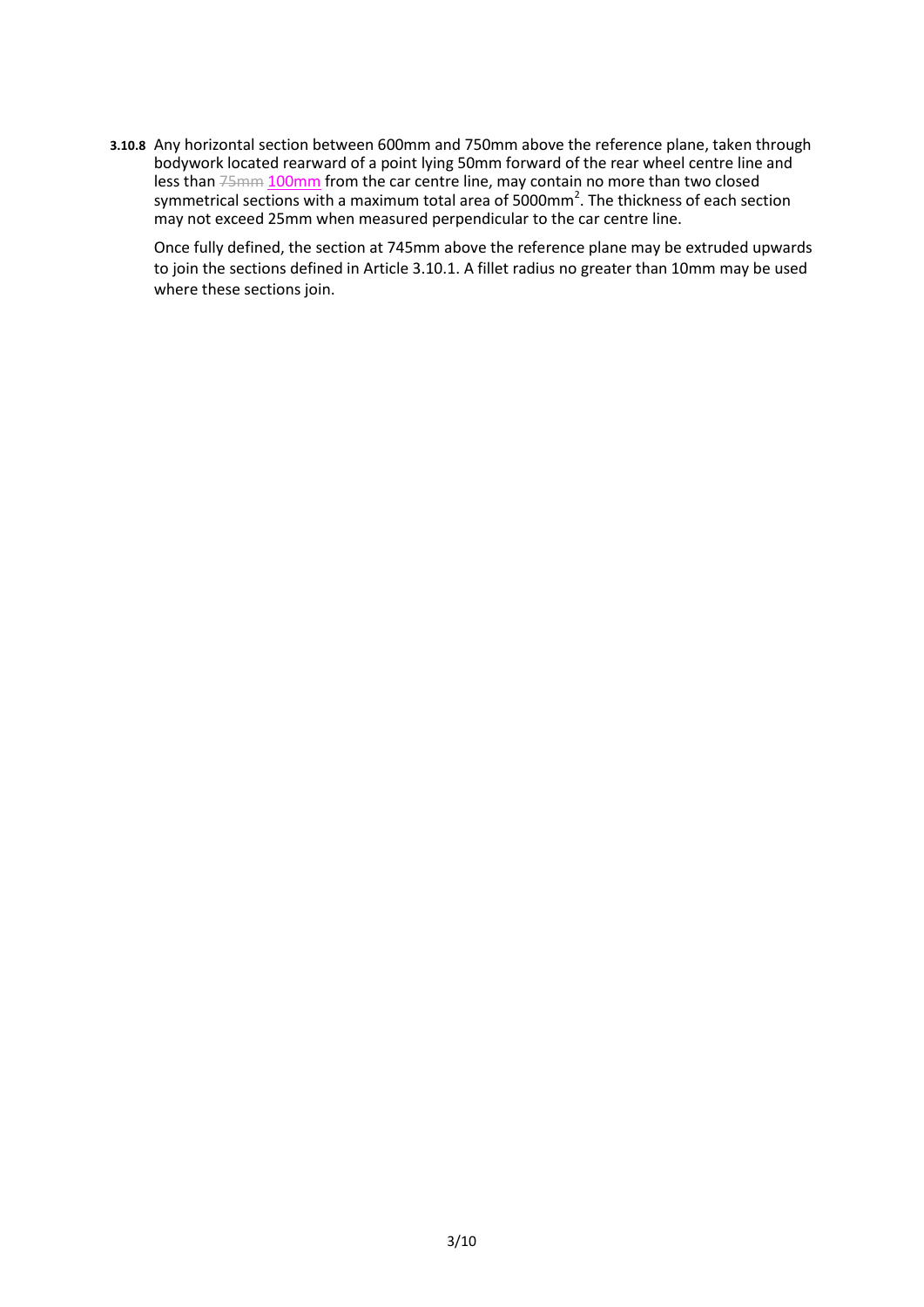# **8.5 Telemetry :**

- **8.5.1** All cars must be fitted with a telemetry system which has been manufactured by the FIA designated supplier to a specification determined by the FIA.
- **8.5.2** Telemetry systems must operate at frequencies which have been approved by the FIA.
- 8.5.3 Pit to car telemetry is prohibited.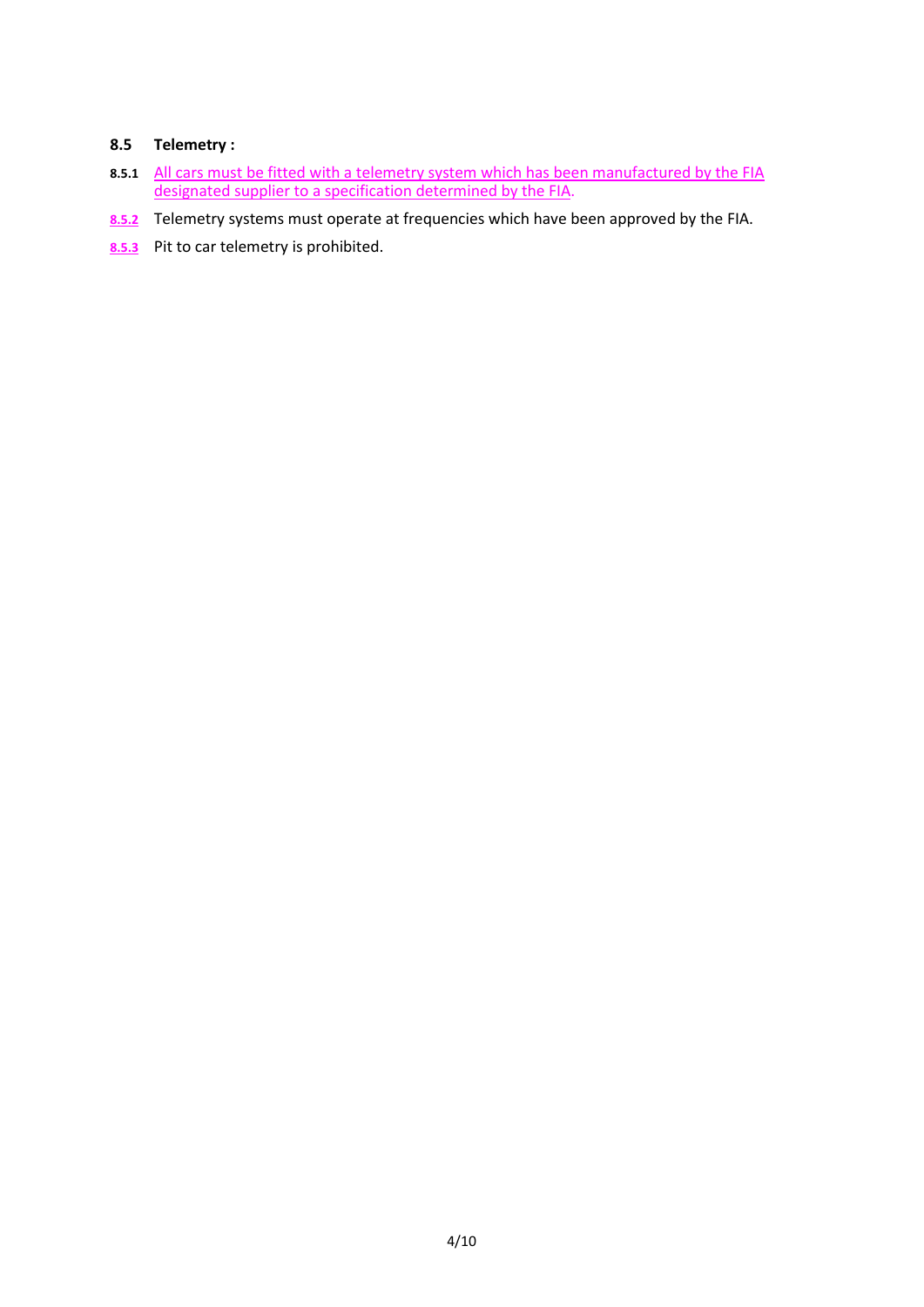**14.6.3** Whilst he is seated normally the two further areas of padding for the driver's head must be positioned in an area bounded by two vertical lines and one horizontal line through the front, rear and lower extremities of the driver's helmet (on the car centre line), and the upper surface of the survival cell.

Each of these must cover an area greater than 33000mm<sup>2</sup> 35750mm<sup>2</sup> when viewed from the side of the car and be no less than 95mm thick, this minimum thickness being maintained to the upper edges of the survival cell and over their entire length. The minimum thickness will be assessed perpendicular to the car centre line but a radius no greater than 10mm may be applied along their upper inboard edges.

If necessary, and only for driver comfort, an additional piece of padding no greater than 10mm thick may be attached to these headrests provided they are made from a similar material which incorporates a low friction surface.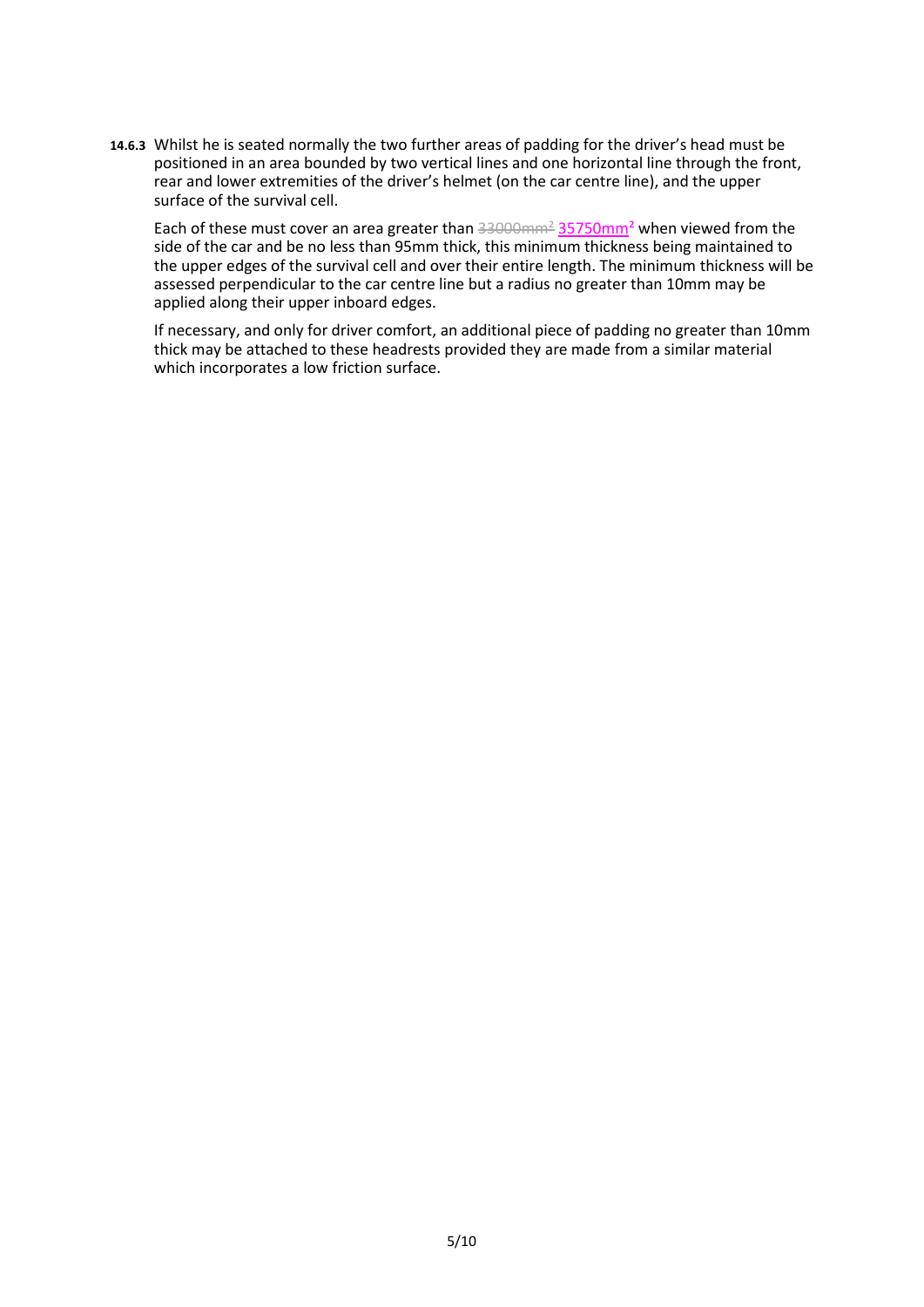- **15.4.7** Once the requirements of Articles 15.4.4, 15.4.6, 15.5.1, 15.5.2, 15.5.4, 15.5.5, 16.1, 16.2, 16.3, 17.1, 17.2, 17.3, 18.1, 18.2, 18.3, 18.4, 18.5, 18.6, 18.7 and 18.9 have been met, panels no less than 6.2mm thick must then be permanently attached to the survival cell sides. These panels must :
	- a) In a longitudinal sense, cover the area lying between the line B-B and a vertical plane 50mm to the rear of the rear edge of the cockpit entry template. A 50mm horizontal linear taper may be included at both ends.
	- b) In a vertical sense, cover the area lying between two horizontal planes 100mm and 550mm above the reference plane.

Furthermore, when viewed from the side, the panel must cover the cockpit entry template shown in side elevation in Drawing 2. Behind a vertical line which lies 375mm forward of the rear edge of the cockpit entry template a 20mm taper may be included at the top edge of the panel.

- c) Be constructed from 16 plies of Zylon and two plies of carbon, precise lay-up details must be followed and may be found in the Appendix to the Technical Regulations.
- d) Be permanently attached to the survival cell with an appropriate adhesive which has been applied over their entire surface.

Cut-outs in these panels totalling 35000mm² per side will be permitted for fitting around side impact structures, wiring loom holes and essential fixings. For 2015 only, additional cut-outs totalling no more than 500mm<sup>2</sup> will be permitted in the parts of the panels which are located more than 550mm above the reference plane.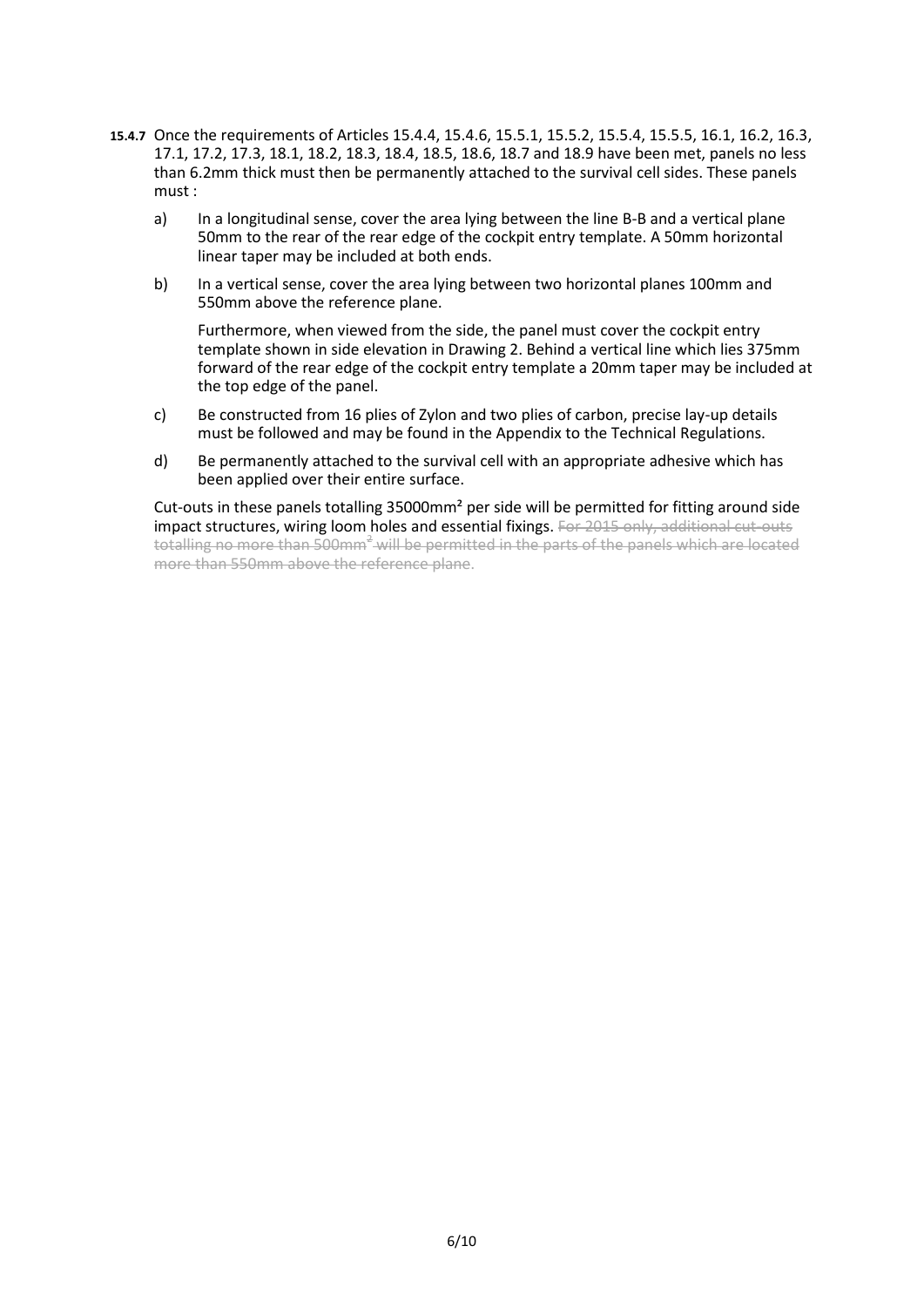#### **18.5 Cockpit rim tests :**

Two pads, each of which is 50mm in diameter, must be placed on both sides of the cockpit rim with their upper edges at the same height as the top of the cockpit side with their centres at a point 250mm forward of the rear edge of the cockpit opening template longitudinally.

A constant transverse horizontal load of  $50kN$  15.0kN will then be applied at 90° to the car centre line and, under the load, there must be no structural failure of the inner or outer surfaces of the survival cell and the total deflection must not exceed 5mm.

This test must be repeated at positions 50mm and 150mm forward of the rear edge of the cockpit opening template longitudinally.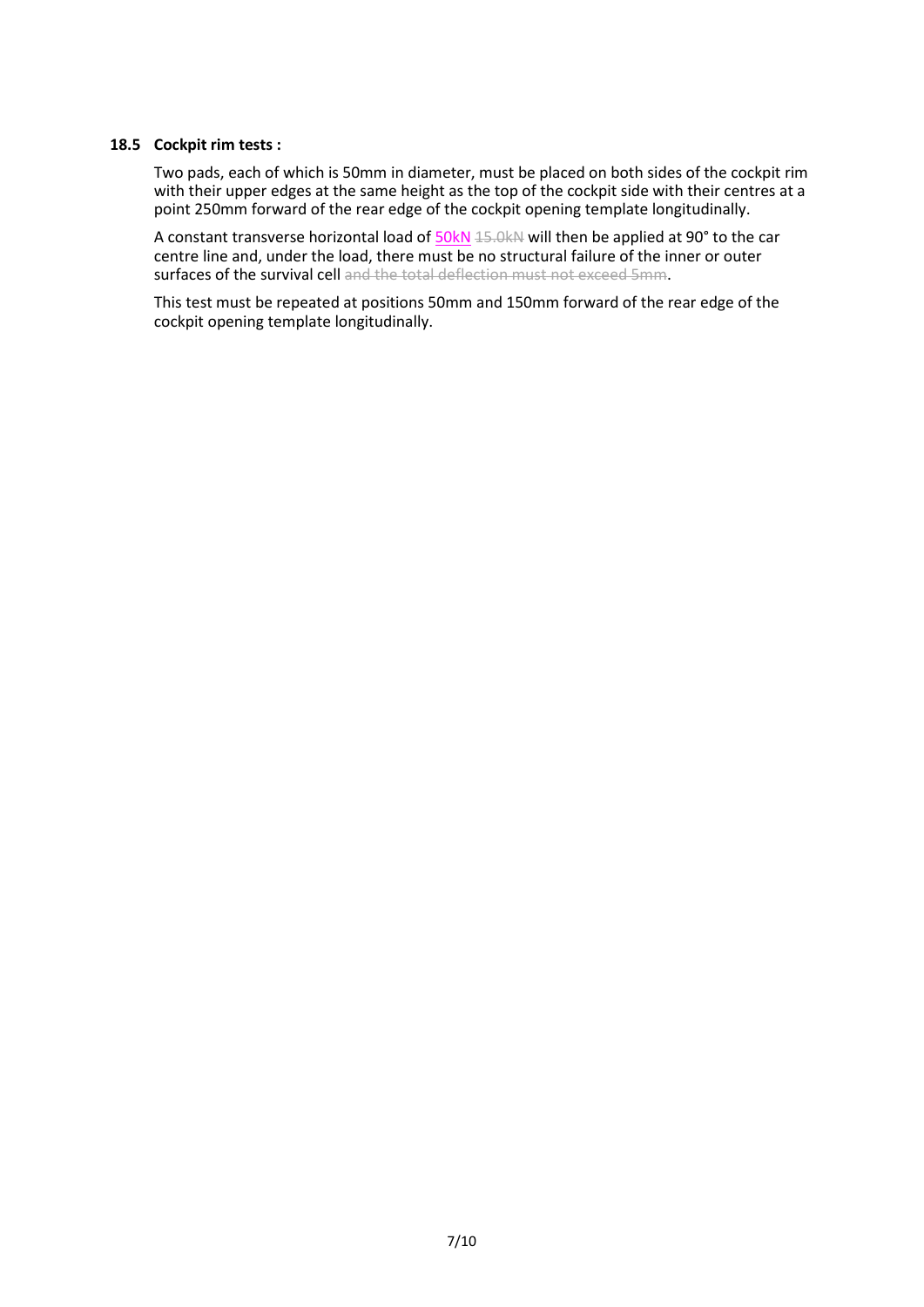**20.3.2** Any part provided by the Competitor for the purpose of aligning a camera or camera housing in positions 2 or 3 correctly will be considered part of the camera or housing provided it <u>does</u> not exceed 15mm in width and is being fitted for that sole purpose.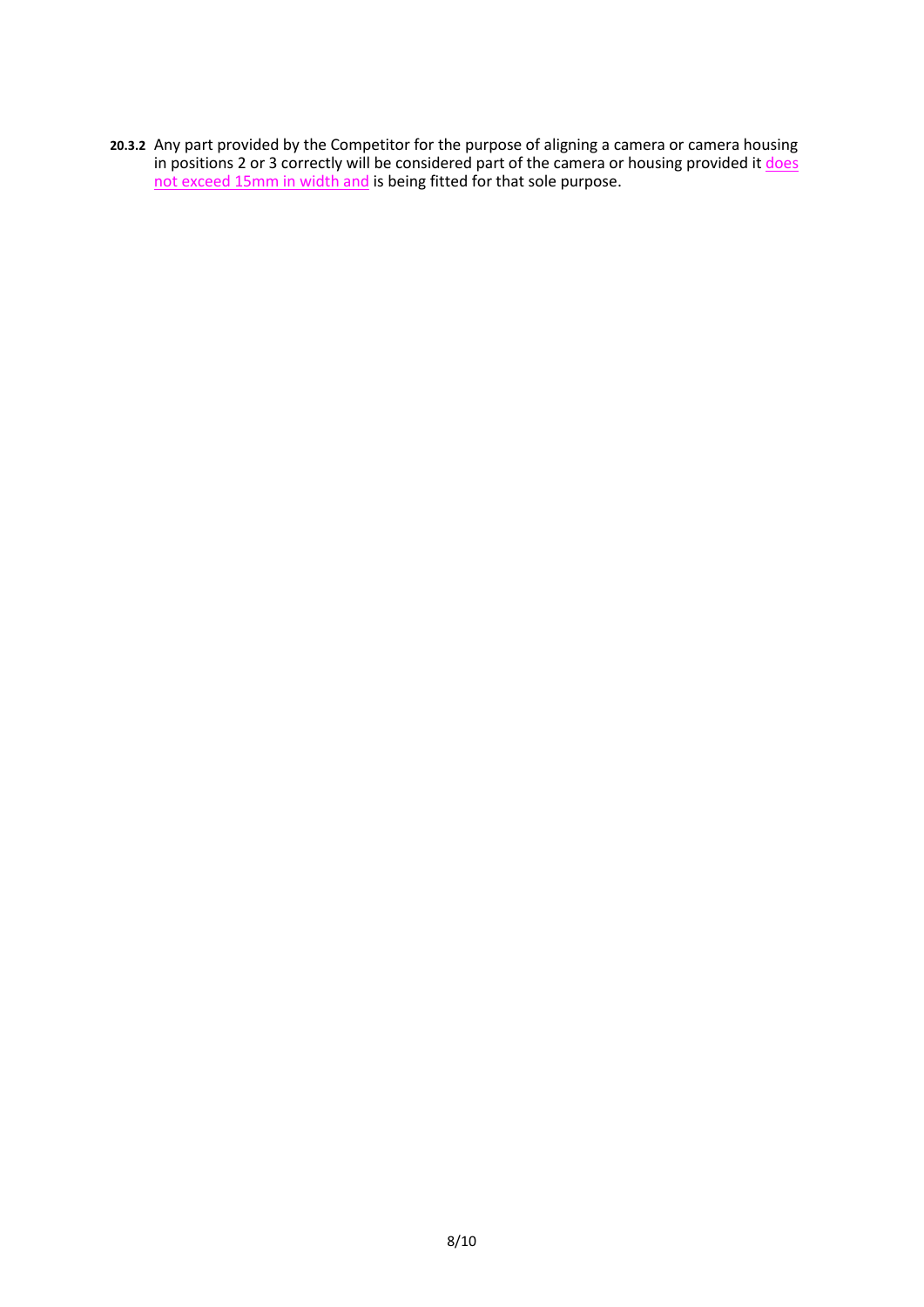## F1 Technical Regulations APPENDIX 4

### TABLE 1 token allocation by PU function and "frozen" function by year

| <b>Function name</b>        | <b>Function description</b>                                                                                                                                     |                | For 2016 | For 2017 | For 2018                         | For 2019 | For 2020 |
|-----------------------------|-----------------------------------------------------------------------------------------------------------------------------------------------------------------|----------------|----------|----------|----------------------------------|----------|----------|
| Upper/lower<br>crankcase    | Cylinder bore spacing, deck height, bank stagger.                                                                                                               | $\overline{2}$ |          |          |                                  |          |          |
| Upper/lower<br>crankcase    | All dimensions including Cylinder bore position relative to legality volume,<br>water core.                                                                     | 3              |          |          |                                  |          |          |
| <b>Cylinder Head</b>        | Except modifications linked to subsequent modifications.                                                                                                        | $\overline{2}$ |          |          |                                  |          |          |
|                             | All parts of parts defining combustion.                                                                                                                         |                |          |          |                                  |          |          |
| Combustion                  | Included: Ports, Piston crown, Combustion chamber, Valves geometry,<br>timing, lift, injector nozzle, coils, spark plug<br>Excluded: Valves position.           | 3              |          |          |                                  |          |          |
| Valves axis position        | Includes angle but excludes axial displacement                                                                                                                  | $\overline{2}$ |          |          |                                  |          |          |
| Valves drive                | From valve to camshaft lobe. Position and Geometry. Exhaust and Inlet.<br>Including valve return function inside the head.                                      | $\overline{2}$ |          |          |                                  |          |          |
| Valve drive -<br>Camshafts  | From camshaft lobe to gear train. Geometry except lift profile. Includes<br>damping systems linked to camshaft. Exhaust and Inlet.                              | $\mathbf{1}$   |          |          |                                  |          |          |
| Valve drive                 | Gear train down to crankshaft gear included. Position and Geometry.<br>Includes dampers                                                                         | $\overline{2}$ |          |          |                                  |          |          |
| Covers                      | Covers closing the areas in contact with engine oil<br>Cam covers, Cam-timing covers                                                                            | $\mathbf{1}$   |          |          |                                  |          |          |
| Crankshaft                  | Crank throw, main bearing journal diameter, rod bearing journal diameter.                                                                                       | $\overline{2}$ |          |          |                                  |          |          |
| Crankshaft                  | Except Crank throw, main bearing journal diameter, rod bearing journal<br>diameter. Includes Crankshaft bearings.                                               | $\overline{2}$ |          |          |                                  |          |          |
| Con rods                    | Including small and big end bearings.                                                                                                                           | $\overline{2}$ |          |          |                                  |          |          |
| Pistons                     | Including bearings and pin. Excluding crown.                                                                                                                    | $\overline{2}$ |          |          |                                  |          |          |
| Air valve system            | Including compressor, air pressure regulation devices.                                                                                                          | $\mathbf{1}$   |          |          |                                  |          |          |
| Ancillaries drive           | From ancillary to power source. Includes position of the ancillaries as far as<br>drive is concerned.                                                           | 3              |          |          |                                  |          |          |
| Oil pressure pumps          | Including filter. Excluding internal if no impact on body.                                                                                                      | $\mathbf{1}$   |          |          |                                  |          |          |
| Oil scavenge systems        | Any scavenging system                                                                                                                                           | $\mathbf{1}$   |          |          |                                  |          |          |
| Oil recuperation            | Oil/air separator, Oil tank, catch tank.                                                                                                                        | $\mathbf{1}$   |          |          |                                  |          |          |
| Engine Water pumps          | Include power unit mounted water pipes.                                                                                                                         | $\mathbf{1}$   |          |          |                                  |          |          |
| Injection system            | PU mounted fuel system components: (e.g. High Pressure fuel hose, fuel rail,<br>fuel injectors, accumulators). Excluding injector nozzle.                       | $\overline{2}$ |          |          |                                  |          |          |
| Inlet system                | Plenum and associated actuators. Excluding pressure charging, trumpets and<br>throttle associated parts and actuators.                                          | $\mathbf{1}$   |          |          |                                  |          |          |
| Inlet system                | Trumpets and associated parts and actuators.                                                                                                                    | $\mathbf{1}$   |          |          |                                  |          |          |
| Inlet system                | Throttles and associated parts and actuators.                                                                                                                   | $\mathbf{1}$   |          |          |                                  |          |          |
| Pressure charging           | From compressor inlet to compressor outlet.                                                                                                                     | $\overline{2}$ |          |          |                                  |          |          |
| Pressure charging           | From turbine inlet to turbine outlet.                                                                                                                           | $\overline{2}$ |          |          |                                  |          |          |
| Pressure charging           | From Engine exhaust flanges to turbine inlet.                                                                                                                   | $\mathbf{1}$   |          |          |                                  |          |          |
| Pressure charging           | External actuators linked to Pressure charging.                                                                                                                 | $\mathbf{1}$   |          |          |                                  |          |          |
| <b>Electrical system</b>    | Engine mounted electrical components (e.g. wiring loom within legality<br>volume, sensors, alternator). Excluding actuators, ignition coils and spark<br>plugs. | $\mathbf{1}$   |          |          |                                  |          |          |
| Ignition system             | Ignition coils, driver box.                                                                                                                                     | $\mathbf{1}$   |          |          |                                  |          |          |
| Lubrication                 | All parts in which circulates oil under pressure (Oil pump gears, channels,<br>piping, jets) and not mentioned elsewhere in the table.                          | 1              |          |          |                                  |          |          |
| Friction coatings           |                                                                                                                                                                 | $\mathbf{1}$   |          |          |                                  |          |          |
| Sliding or rotating         |                                                                                                                                                                 | $\mathbf{1}$   |          |          |                                  |          |          |
| MGU-H                       | Complete. All internals including bearings, casing                                                                                                              | $\overline{2}$ |          |          |                                  |          |          |
| MGU-H                       | Position, Transmission.                                                                                                                                         | $\overline{2}$ |          |          |                                  |          |          |
| MGU-H                       | Power electronics.                                                                                                                                              | $\mathbf{1}$   |          |          |                                  |          |          |
| MGU-K                       | Complete. All internals including bearings, casing                                                                                                              | $\overline{2}$ |          |          |                                  |          |          |
| MGU-K                       | Position, Transmission.                                                                                                                                         | $\overline{2}$ |          |          |                                  |          |          |
| MGU-K                       | Power electronics.                                                                                                                                              | $\mathbf{1}$   |          |          |                                  |          |          |
| ERS                         | Wiring loom                                                                                                                                                     | $\mathbf{1}$   |          |          |                                  |          |          |
| ES                          | Cells (Article 5.4.3).                                                                                                                                          | $\overline{2}$ |          |          |                                  |          |          |
| ES                          | BMS.                                                                                                                                                            | $\overline{2}$ |          |          |                                  |          |          |
| ERS-<br>Cooling/lubrication | Cooling/Lubrication systems (Including ES jackets, pipes, pumps, actuators).                                                                                    | $\mathbf{1}$   |          |          |                                  |          |          |
|                             |                                                                                                                                                                 | Legend:        |          |          | non-modifiable "frozen" function |          |          |